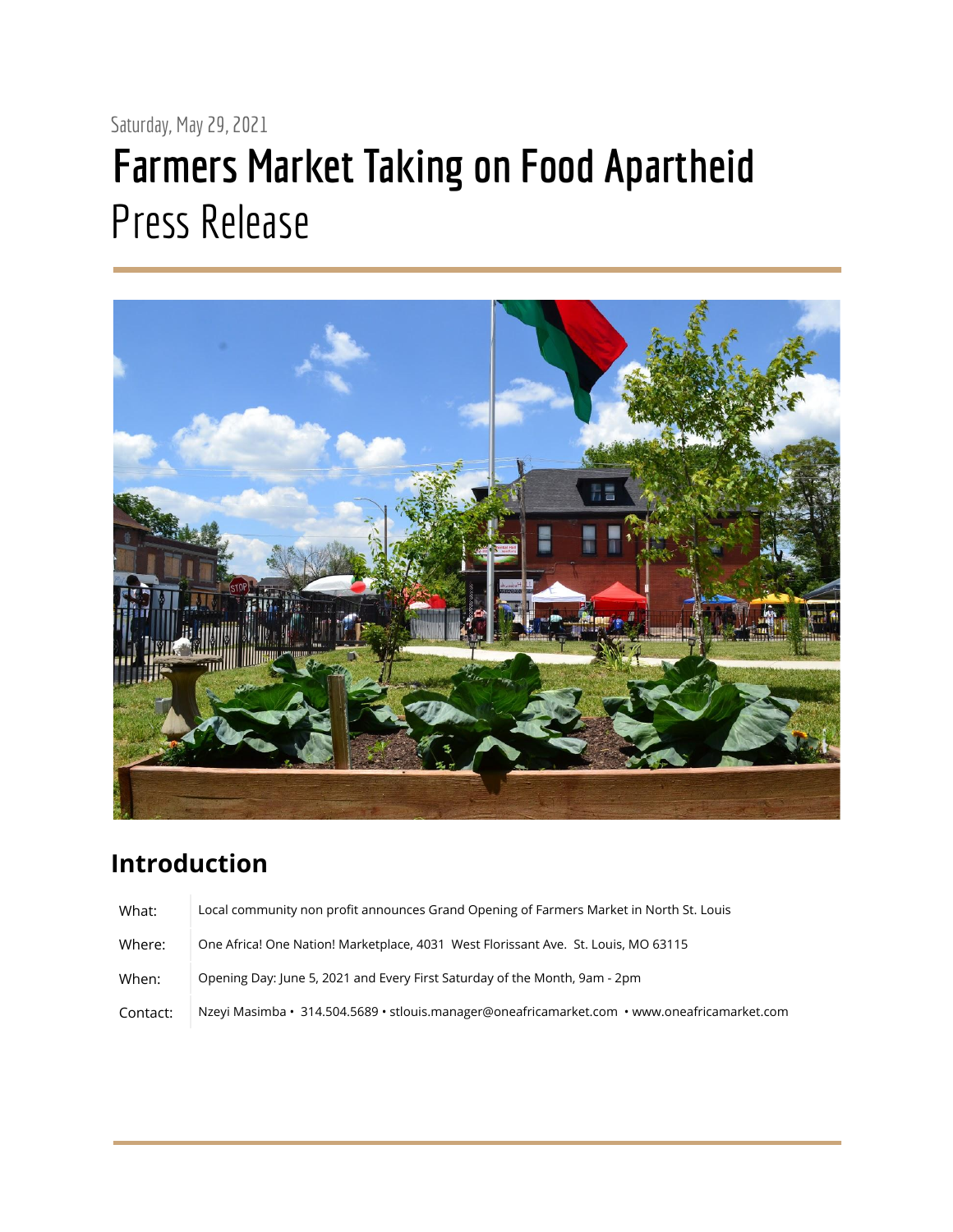## **Our Mission**

The mission of One Africa! One Nation! Farmers Market is "to provide access to fresh, healthy food to the black community, end food apartheid and create community commerce by building relationships with black farmers and vendors."

The market is addressing food justice by cultivating the re-emergence of black farmers and ranchers and is using a community-based approach to economic development.

The One Africa! One Nation! Farmer's Market is a part of the vision of the Uhuru worldwide movement, a movement responsible for a host of economic development projects and programs in North St. Louis referred to collectively as the Black Power Blueprint.

With the OAON! Marketplace flagship currently operating in Philadelphia, this venture is vital to the movement's local objective to build genuine community and economic development for African people and will answer the cultural and material needs of the Community. The Black Power Blueprint Economic Development Director, Ticharwa Masimba, explains, "this is a powerful and multi-phase project, committed to transforming the colonial conditions plaguing the Black Community of North St. Louis City."

The Market has been recognized and awarded a grant in support by the USDA who said "There is a clear road map for other organizations to use this market as a model for creating their own market in a food desert."

The Farmer's Market will allow local farmers an opportunity to procure space, for a nominal cost, to provide fresh fruits and vegetables to an area where there are no grocery stores and limited access to healthy food options. Vendors, small businesses and community residents are also able to sell clothing, accessories, home decor, artwork, books and literature, as well as specifically regulated food items; all while enjoying music and other cultural presentations.

Ona Zene Yeshitela, African People's Education and Defense Fund President, and architect of the Black Power Blueprint states, "the Black Power Blueprint exists because the material conditions of African people will only be realized when African people have power over their own lives. Gentrification in St. Louis is a ploy to drive people out of this community. The people live in a food desert and this area has been robbed of the rich, vibrant culture that St. Louis is known for. This is why we build! Our people deserve the best!" she says.

Across the street from the Uhuru House at 4101 W. Florissant Ave., standing tall in the community, is the huge Red, Black and Green flag. This powerful symbol is located at the center of the newly completed beautiful outdoor venue and Gary Brooks Black Power Garden, which is named for 30 year community resident Gary Brooks, who has provided expert guidance on the development and planting of the garden.